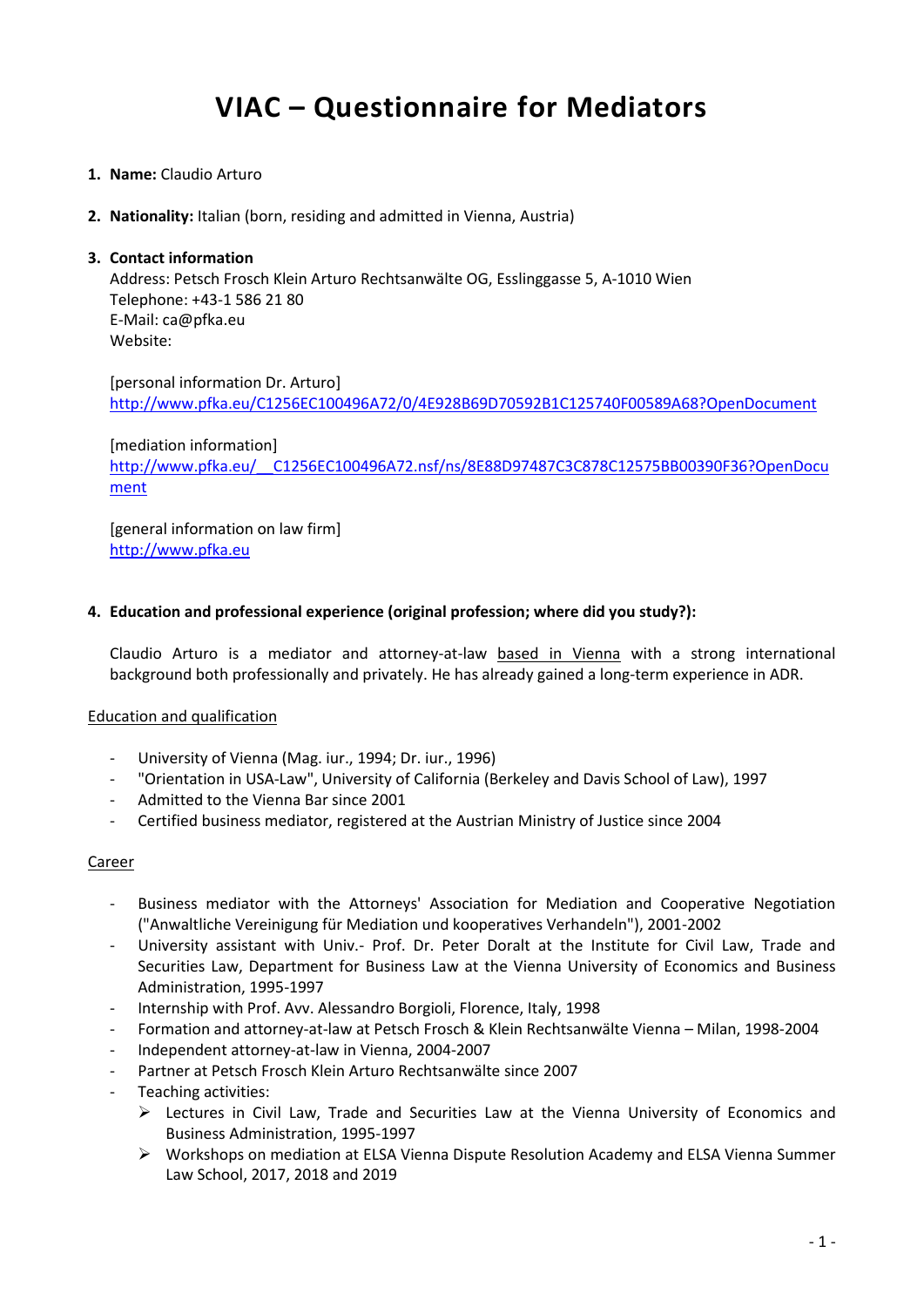# Memberships and functions

- UIA (*Union Internationale des Avocats*, national representative Austria)
- UIA Mediation Commission (former vice-president)
- UIA Arbitration Commission
- UIA Contract Law Commission (board member)
- ArbAut (Austrian Association for Arbitration)
- AVM (Attorneys' Association for Mediation and Cooperative Negotiation)
- AIGLI (International Association of Italian Speaking Jurists, vice-president)
- Round table International Business Mediation

# **5. Core area of current professional activity:**

Attorney-at-law; dispute resolution, in particular mediation, arbitration, litigation, commercial contract law, joint venture, business succession, long-term support of domestic and international companies in all legal matters

# **6. Accreditation in the field of ADR (including relevant trainings and connected qualifications):**

Certified business mediator, registered at the Austrian Ministry of Justice since 2004

Full-year training in commercial mediation with AVM (Attorneys' Association for Mediation and Cooperative Negotiation), 2001-2002

ISBM (International School on Business Mediation), 2008 and 2012 -> focus on commercial mediation, family business, particular role of time in mediation process

# **7. Practical experience in mediation**

- How many (international) mediations have you participated in
	- as single/co-mediator/in a team?
	- administered by an institution; under which Rules?
	- in which areas/fields?
	- how complex (*please provide examples, participation of lawyers/experts*)?

I have participated in more than 20 mediations, about half of them are international. Some of these are mandates where I have been engaged in the role of an advisor with the task to apply mediative techniques to obtain a certain goal (e.g. mediative merger advisory and mediative business succession advisory). I usually work as a single mediator. However, I think that co-mediation is a useful tool and therefore I would apply co-mediation when necessary.

Generally speaking, as an Austrian mediator I apply the rules for Austrian civil mediators to my domestic mediations. In addition, I apply the rules contained in my detailed but comprehensive commercial mediation agreement, which is in particular useful when no institution is involved. I have not participated in mediations administered by an institution.

The areas and fields of my mediations include shareholder disputes, business succession (e.g. from one generation to the next), joint venture and commercial contracts - in particular long-term relationships.

Regarding the complexity of the mediations, I have experienced several levels. I have participated in mediations with "just" two parties and without any counsel as well as in multiparty mediations with several counsels.

• How often have you acted in a different function (e.g. consultant, expert)?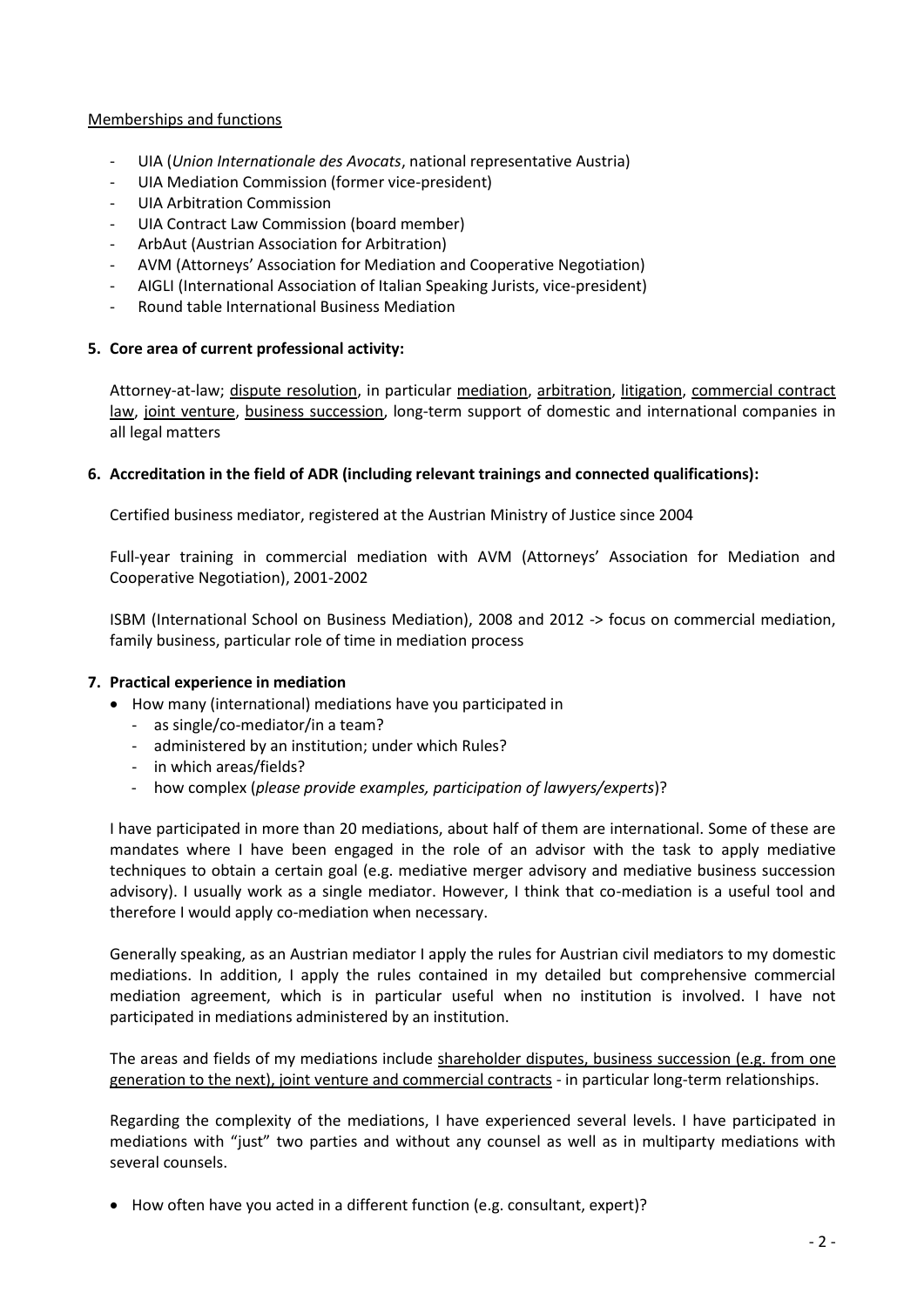As my basic qualification is attorney-at-law, I have acted as counsel for about two decades in countless court litigations, arbitration and mediation proceedings as well as as counsel for commercial contracts and corporate legal projects.

What other ADR-experience do you have?

I have acted as counsel and arbitrator in several arbitration proceedings as well as in ad hoc proceedings or institutional proceedings conducted in German, English or Italian.

# **8. Languages (including levels)**

Mother tongue: German

Working languages (i.e. languages in which you have both a spoken and written command so that you may conduct mediation proceedings in this language): Italian, English

# **9. Style of mediation**

*Where do you see yourself? Please tick box as appropriate or indicate your preferred style.*



# **INTERACTION DIMENSION**

*©* Alexander, Nadja (2011) "The Mediation Meta-Model - the realities of mediation practice," *ADR Bulletin*: Vol. 12: No. 6, Article 5. Available at: [http://epublications.bond.edu.au/adr/vol12/iss6/5;](http://epublications.bond.edu.au/adr/vol12/iss6/5) *see also here for a detailed description of the 6 mediation styles.*

Although the formation as mediator has influenced my style of mediator, I have developed my own style of mediation over the years. I'm always open for new approaches and try to benefit from the best of all worlds. I also think that it's important to adapt the style of mediation to the concrete conflict, case and people involved. You need to evaluate what the conflict needs in order to be able to apply a certain style of mediation or. The needs in connection with the conflict determine the style of the mediation. However, in principal I apply a rather interested-based style of mediation and try to transform the conflict from positions and a view to the past to interests and a view to the future.

# **10. Please describe aspects of your personality which could be interesting to clients you are going to mediate; what would former clients emphasize in your work?**

Having grown up in an Austro-Italian family, lived in a multicultural city for several decades and worked in an international environment since the beginning of my career, I am skilled in examining and evaluating issues from different perspectives. My clients emphasize in my work that I always make